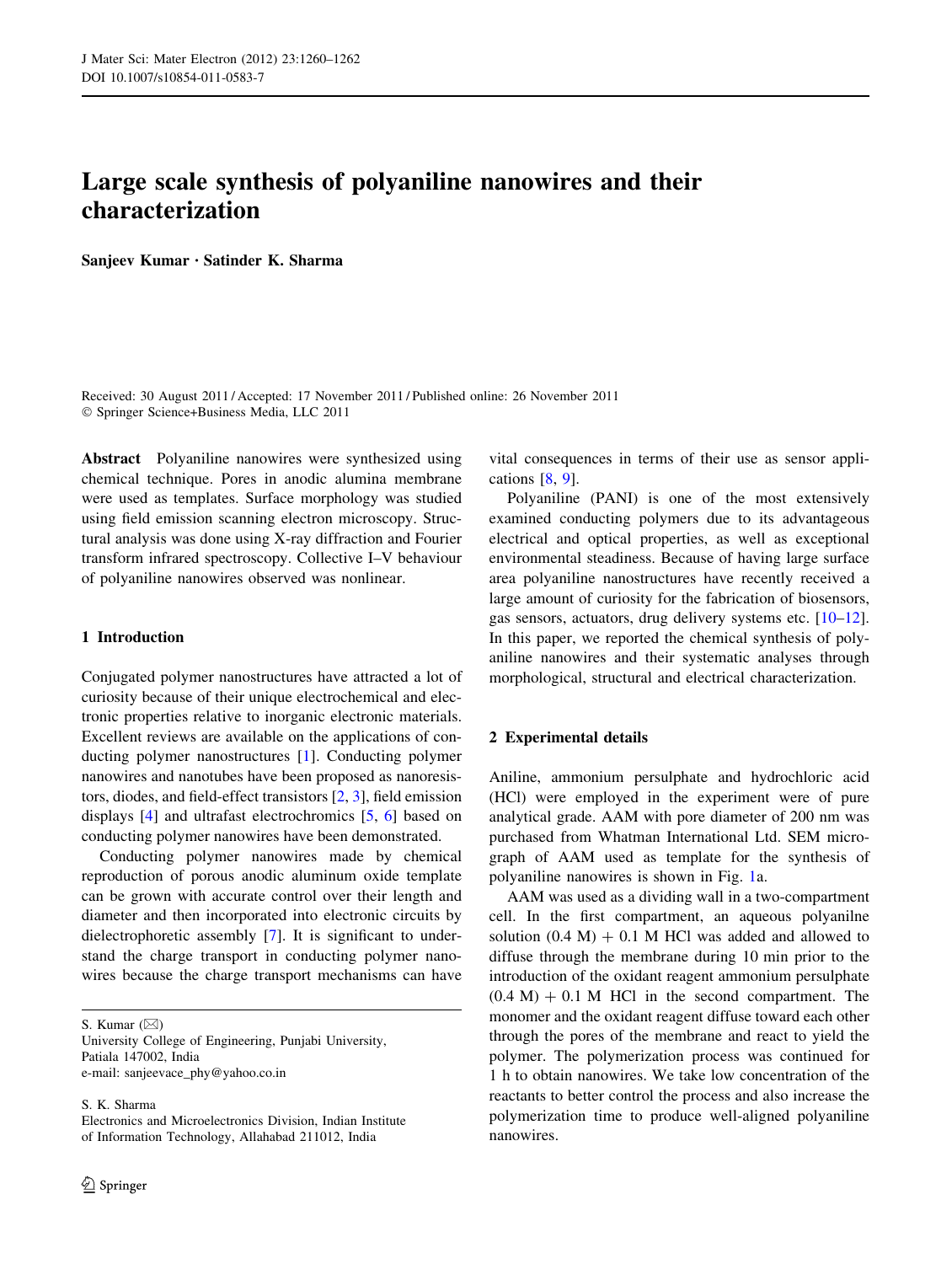<span id="page-1-0"></span>

Fig. 1 a SEM micrograph of AAM. b, c SEM micrograph of Polyaniline nanowires

The structural and morphological properties were studied with XRD (PANalytical X'Perto Pro X-ray diffraction machine using copper characteristic wavelength  $= 1.54$  Å) and FESEM (Zeiss). Infrared spectroscopy (IR) measurements were done on a Cary Varian FT-IR spectrometer. Electrical characteristics were studied by Keithley 2602 source meter.

#### 3 Results and discussion

The confined growth of nanowires, within the template pores leads to the formation of quite uniform and ordered high quality nanowires. Generally polyaniline exists in three well-defined oxidation states: leuoemeraldine, emeraldine and pernigraniline. All nitrogen atoms are amines in leucoemeraldine state, whereas in pernigraniline state all nitrogen atoms are imines. The most conducting state is emeraldine in which the amine/imine ratio is about 1. During the chemical synthesis the colour of the polyaniline emebedded membraqne looks greenish which turns into dark blue after complete synthesis. This dark blue color also confirms the emeraldine base [[13\]](#page-2-0).

For the FESEM characterization AAM containing the polyaniline nanowires was dissolved in 1 M NaOH solution. It takes a long time to completely dissolve the AAM. Then it was washed with ethyl alcohol several times. Then a single drop was put the stub for FESEM. Figure 1b, c shows the SEM micrograph of the polyaniline nanowires. It clearly shows that the diameter of the wires is same as that of the pores in the host template.

Figure 2 represents the FTIR spectrum of polyaniline nanowires. 790  $\text{cm}^{-1}$  peak corresponds to para substituted aromatic rings. 930  $\text{cm}^{-1}$  peak assigned to C–H out of plane vibration. The  $1,140 \text{ cm}^{-1}$  corresponds to C–H in plane deformation suggests the electron like band [[14\]](#page-2-0). This peak also confirms the characteristic peak of protonated state. 1,160 cm<sup>-1</sup> corresponds to C-N bending mode. 1,304 cm<sup>-1</sup> assigned to C–N stretching vibration.  $1,401 \text{ cm}^{-1}$  corresponds to N–H bending formation. FTIR spectrum reveals that the chemically synthesized polyaniline nanowires exist in the conducting emeraldine form. Figure [3](#page-2-0) shows the XRD spectrum of polyaniline embedded AAM. A broad peak is observed whose centre is around  $2\theta = 21.2^{\circ}$  and was attributed to the periodicity paralleled to the PANI chains, showing amorphous nature of polyaniline [[15\]](#page-2-0).



Fig. 2 FTIR spectrum of Polyaniline nanowires